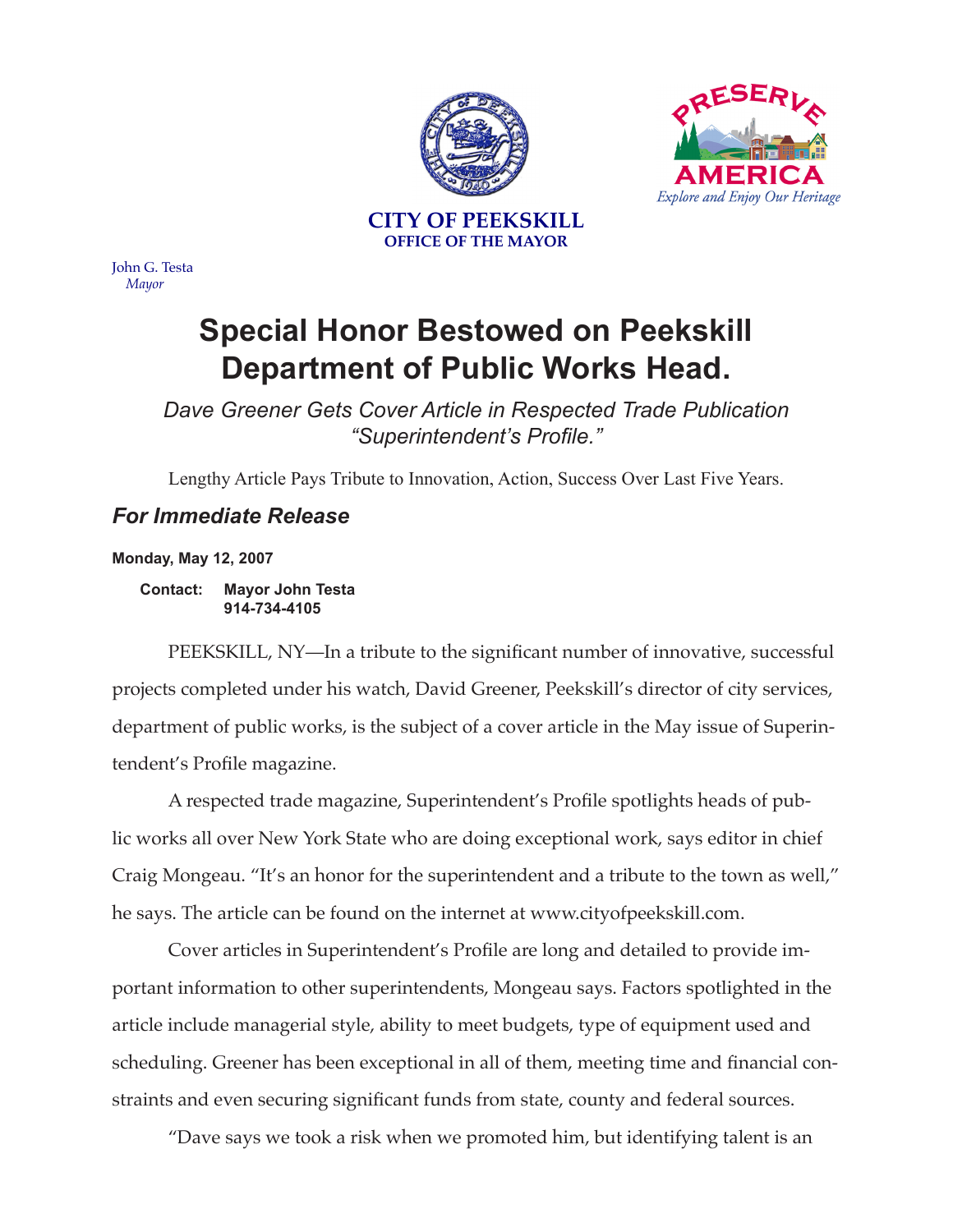important part of city government," says Mayor John Testa. "His proven skills and abilities have created important new resources for our community at minimal expense to our taxpayers," he says.

Specific projects spotlighted in the article include:

McGregory's Brook Storm Water Project. Greener's first project in his new position, this project completed an effort that had stalled under schedule and on-budget. In an unusual move, it utilized innovative rectangular culvert sections to avoid the costly process of digging up and relocating other buried utilities.

Upper Central Avenue. When eight foot-diameter galvanized pipes on the upper end of Central Avenue began to give way, Greener innovated again. He solved both drainage and parking problems by moving the underground route of McGregory's Brook about 50 feet to one side—and in the process, unearthed 300 feet of lovely waterway and created Peekskill's largest and most beautiful waterfall.

Griffith's Pond. Once a popular swimming hole, this pond had become stagnant and unsavory. The DPW cleaned it up and transformed it back into a neighborhood asset.

Reconstruction of Tompkins Park. With a playground located at one end and Peekskill's Little League ball field at another, Tompkins Park is one of the city's most important recreational resources. Working with pipe left over from another project and local construction projects, Greener will wind up creating new playing fields, restoring a pond, and building another waterfall—all at minimal cost to taxpayers.

Planning and Construction of the New Water Treatment Facility. Stringent federal regulations are resulting in the creation of a new water treatment facility in Peekskill. Greener's tight control of the project cut its budget by about 15% and have helped ensure that the \$30 million plus facility is moving forward on schedule and on budget.

Redeveloping the Waterfront. While Ginsburg Development's plans for the waterfront have captured the public's attention, the City of Peekskill is also doing considerable work down in the area. Projects underway include the Lincoln Train Station, the relocation of the Lent House, and creation of a number of new parks and other facilities.